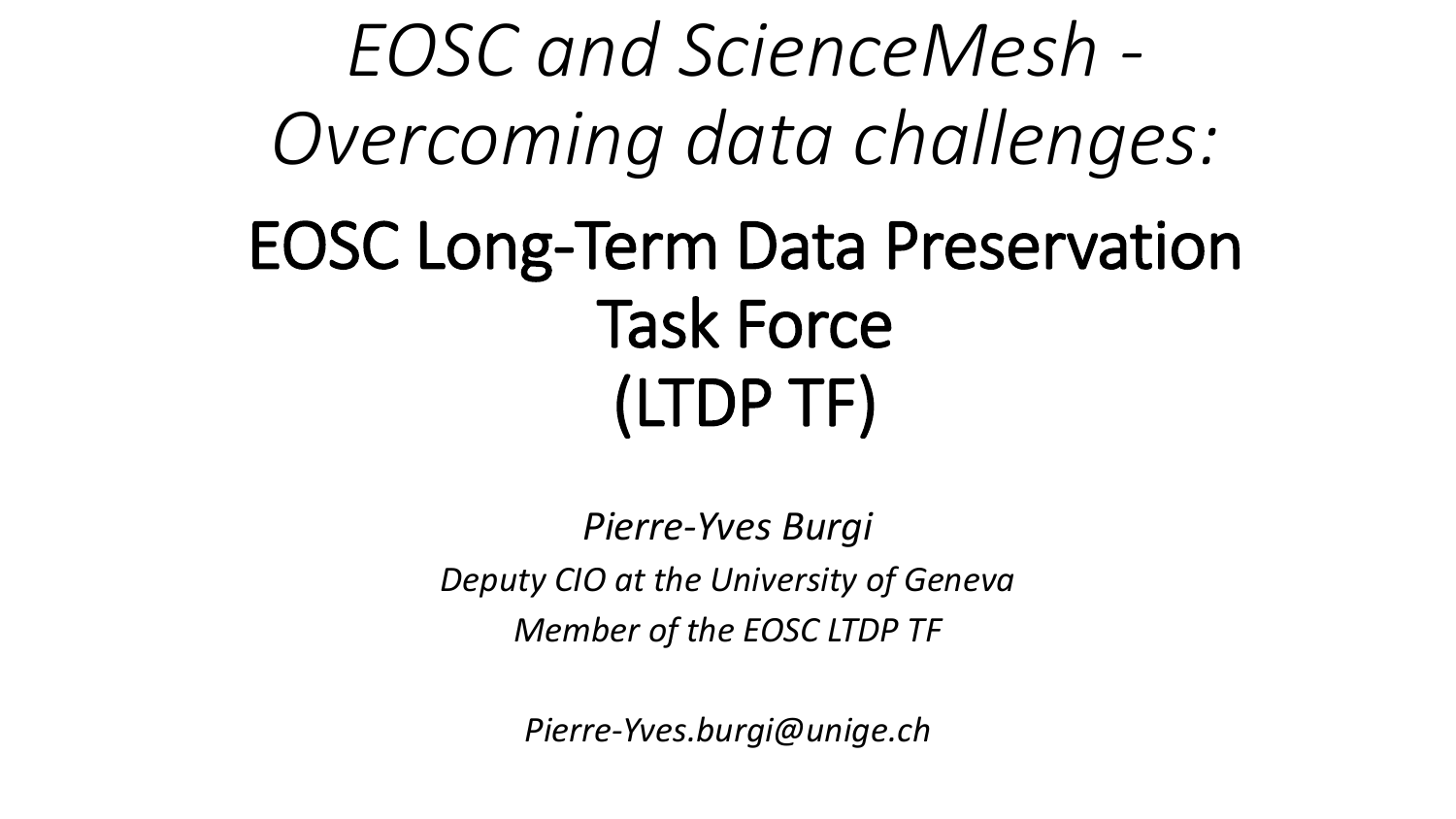### LTDP TF Aims at

- **Providing recommendations for the EOSC board** on the vision and sustainable implementation of long-term data preservation policies and practices
- Making suggestions to later **strategy execution**
- Addressing the **roles and responsibilities** of the different stakeholders, the **financial aspects** of long-term preservation and the necessary **service infrastructure**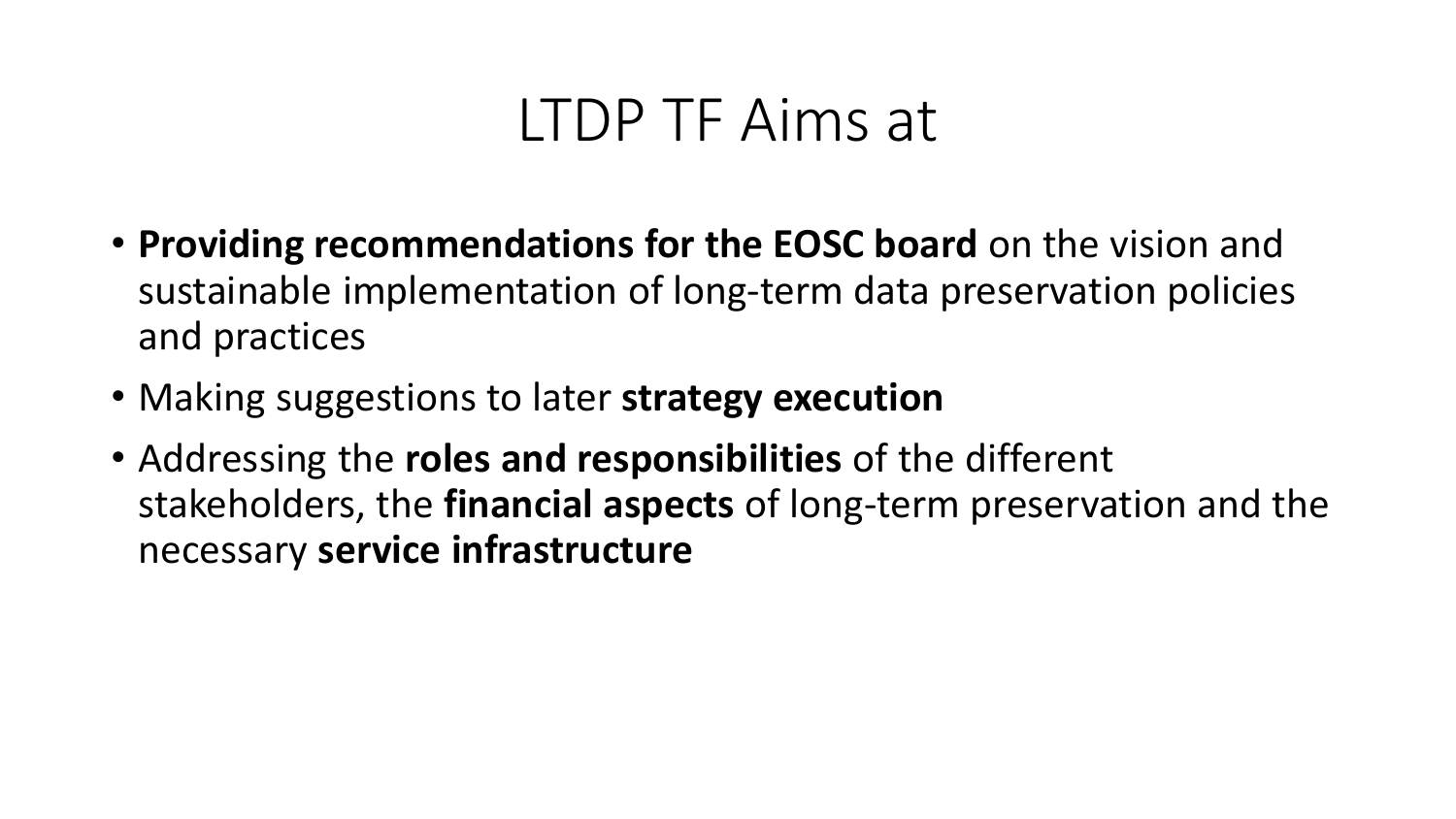### LTDP TF Members

#### 36 members from 16 countries

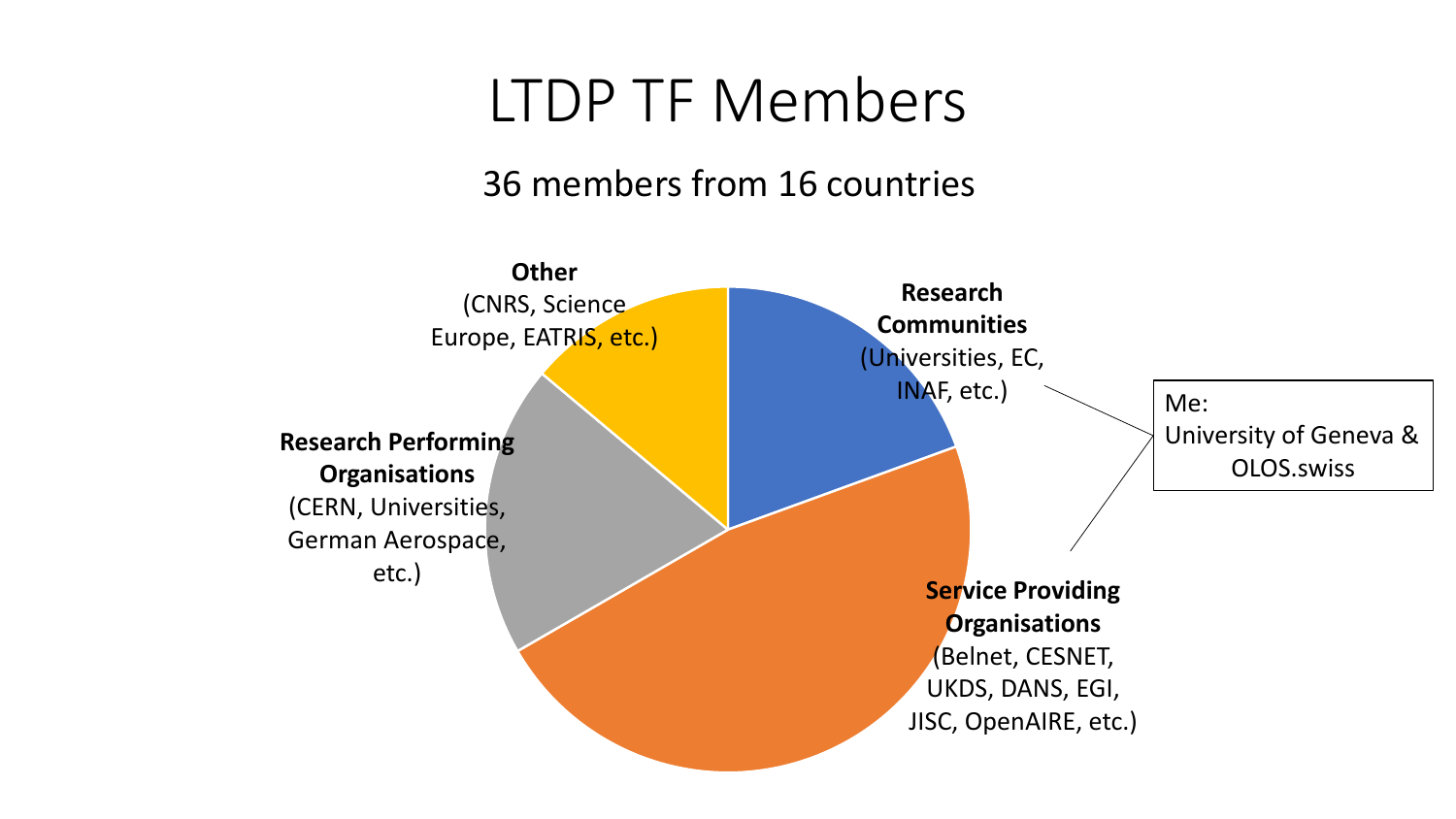## LTDP TF Organization

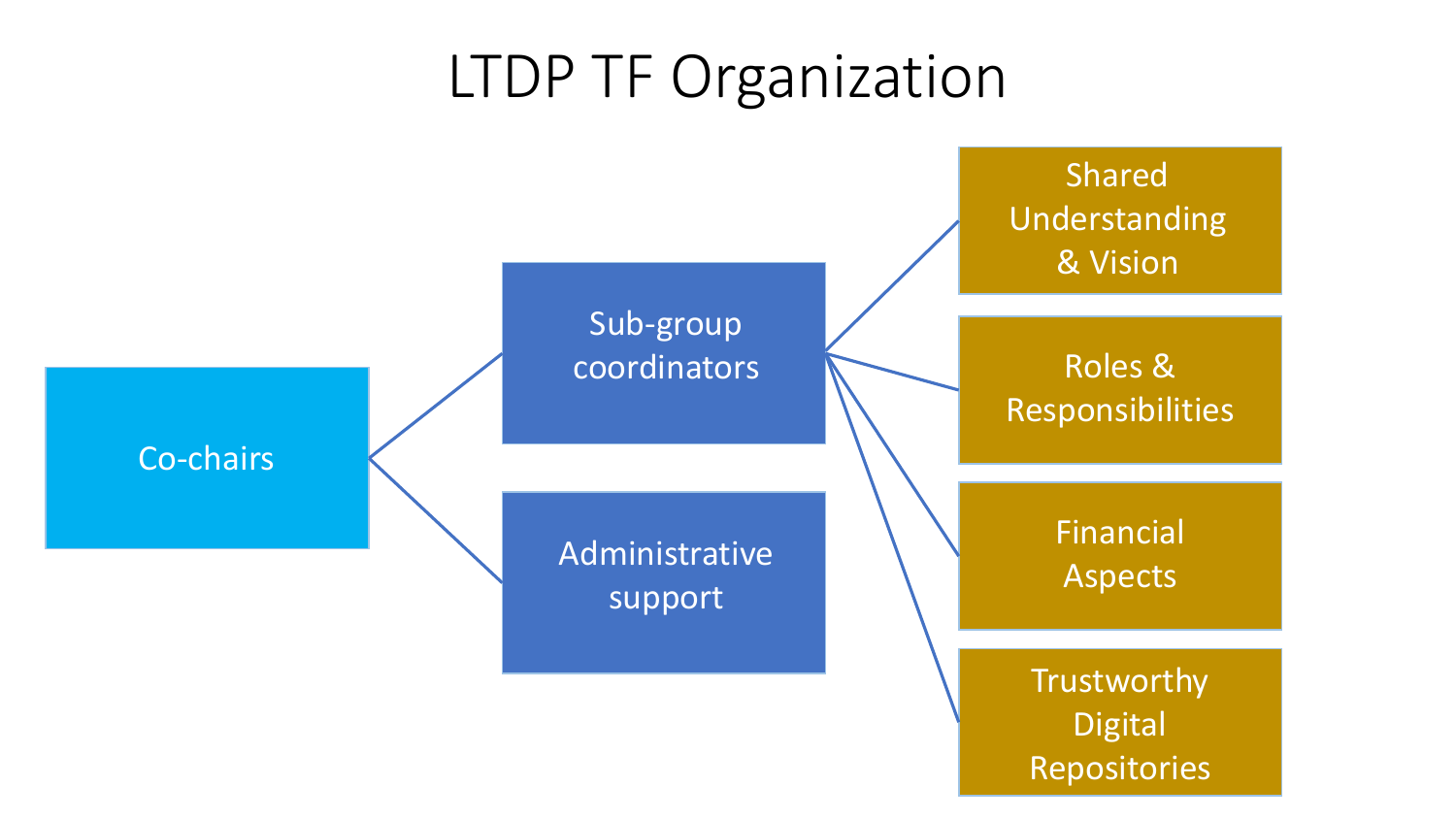# LTDP TF Sub-group "Shared Understanding & Vision"

- Define what we mean by digital preservation in the context of EOSC
- Map the broad LTDP landscape (use cases, stakeholders, maturity levels, etc.)
- Provide suggestions policies and strategies
	- Retention and curation
	- Collaborations and synergies
	- Risk analysis and data governance

#### **Expected Output**

- Recommendations on the vision and sustainable implementation of LTDP policies and practices
- Suggestion for a strategy execution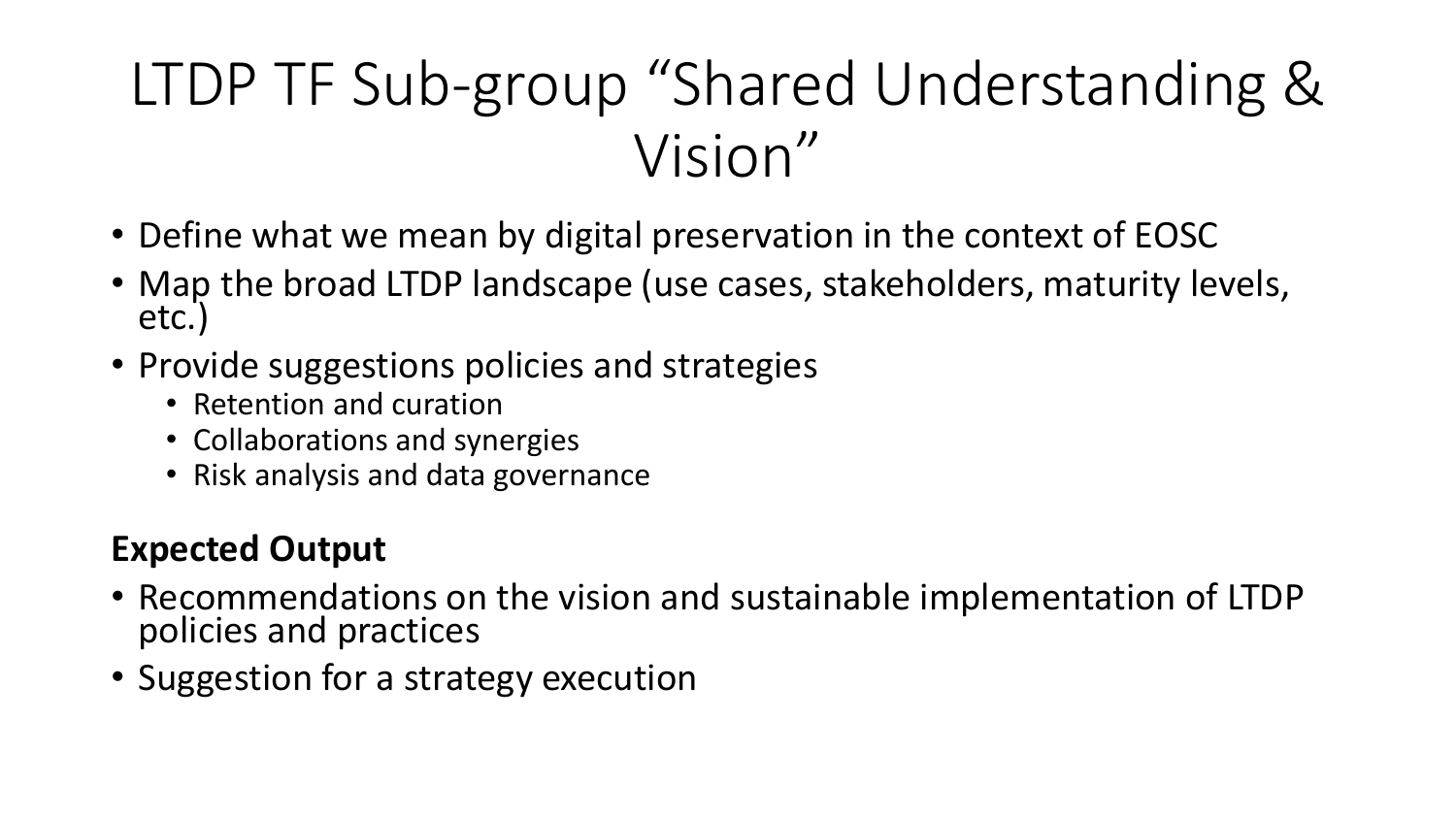# LTDP TF Sub-group "Roles and responsibilities"

- Investigate the responsibility levels defined in the Strategic Research and Innovation Agenda (SRIA)
- Stakeholders identification in the different stages of the research data life cycle and their respective roles and responsibilities

### **Expected Output**

• Mapping and promotion of the roles, responsibilities and accountability of the actors within the EOSC ecosystem with respect to long-term data preservation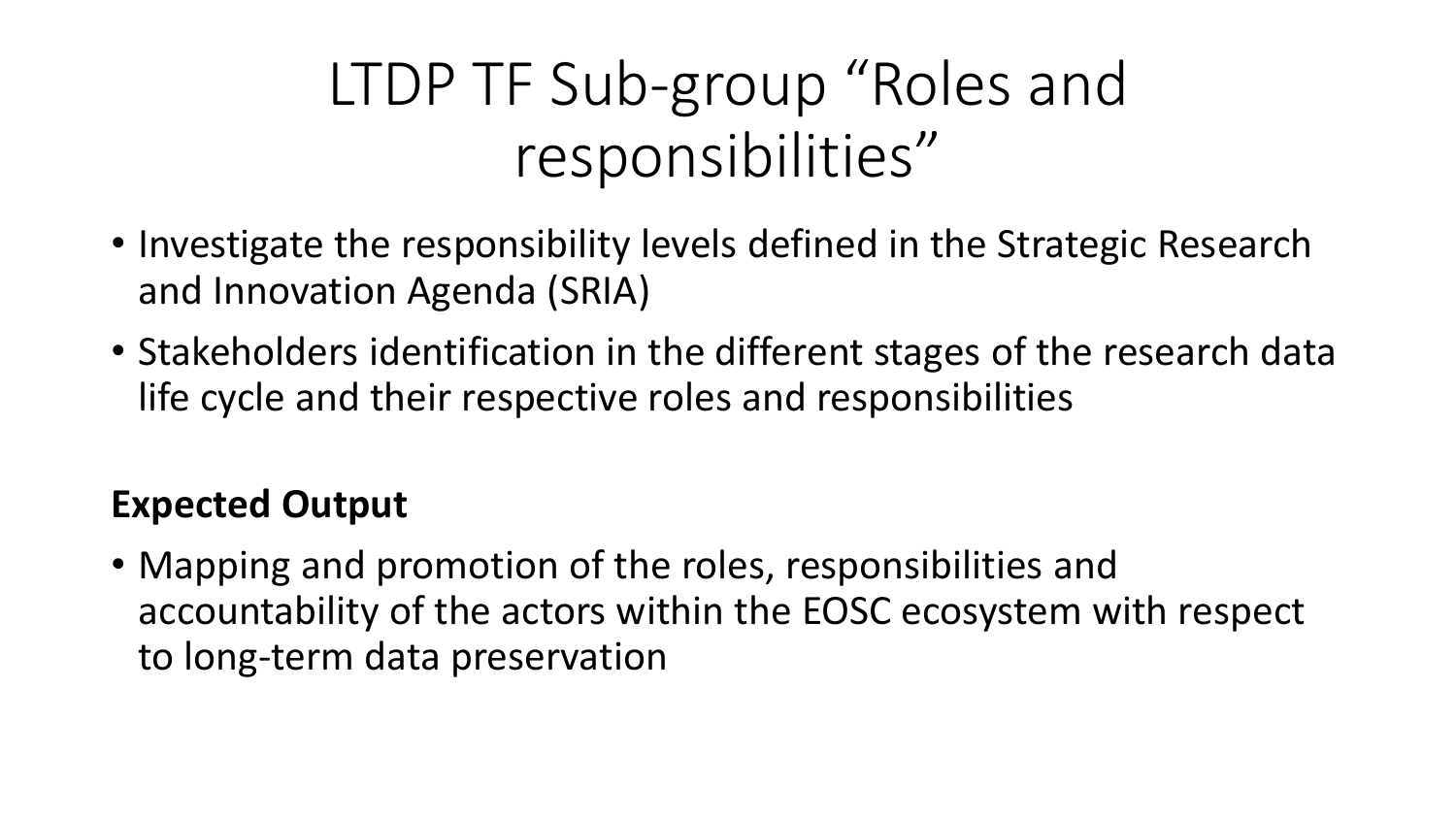## LTDP TF Sub-group "Financial Aspects"

- Question the value of data, their price to preserve them (including indirect costs – eg. Carbon footprint)
- Identify business cases

### **Expected Output**

- Mapping of the financial aspects of LTDP, including the financial responsibilities of the different stakeholders
- Mapping of the business models behind repositories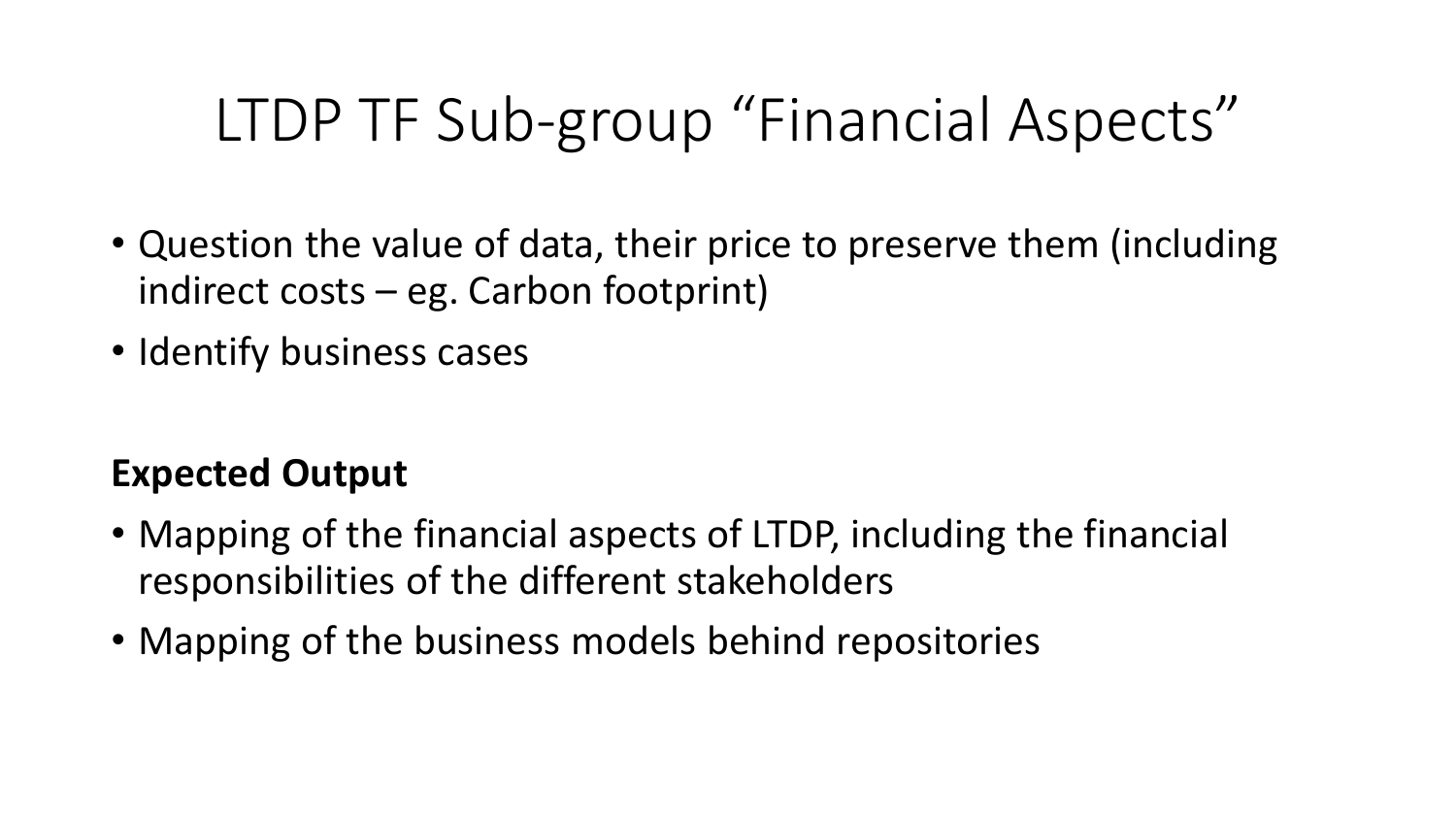# LTDP TF Sub-group "Trusted repositories"

- Establish an inventory of the operating European repositories
- Assess the percentage of the repositories that will be certified by 2025

#### **Expected Output**

- Recommendations on the creation of a European network of trustworthy digital repositories following FAIR-enabling principles with disciplinary and geographical spread
- Recommendations for EOSC data services to connect to this network
- Roadmap to further mature the LTP aspects of these repository services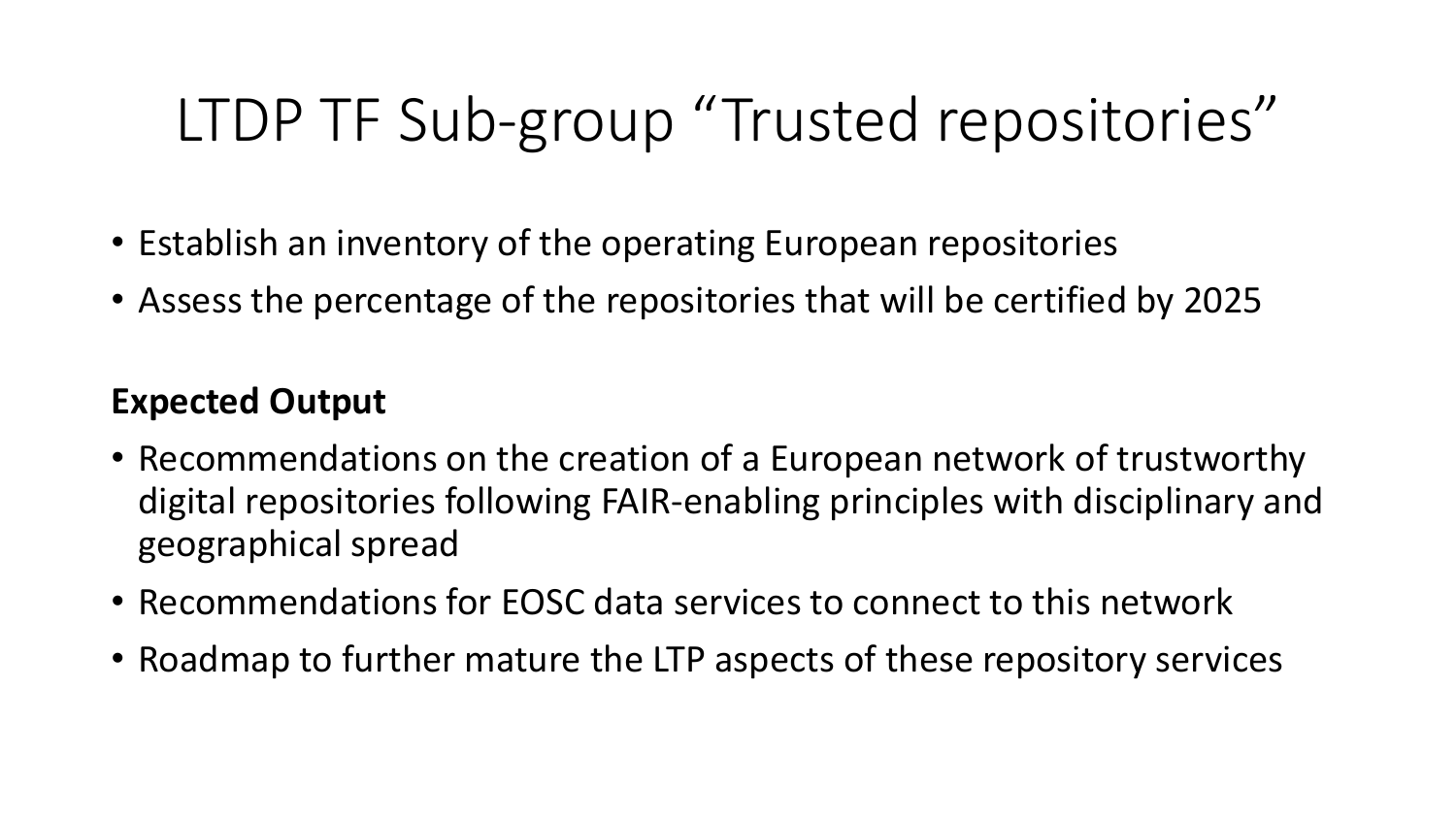## LTDP TF Methodology

- Desk research to identify reports (eg. FAIR lady report, FAIR Forever?, Practical Guide to Sustainable Research Data), project outputs, etc. that can be used to build on draft recommendations
- Open consultation (webinar/workshop)
- Revised recommendations based on "decision-making on consensus"

**Planned duration:** 24 months (till December 2023)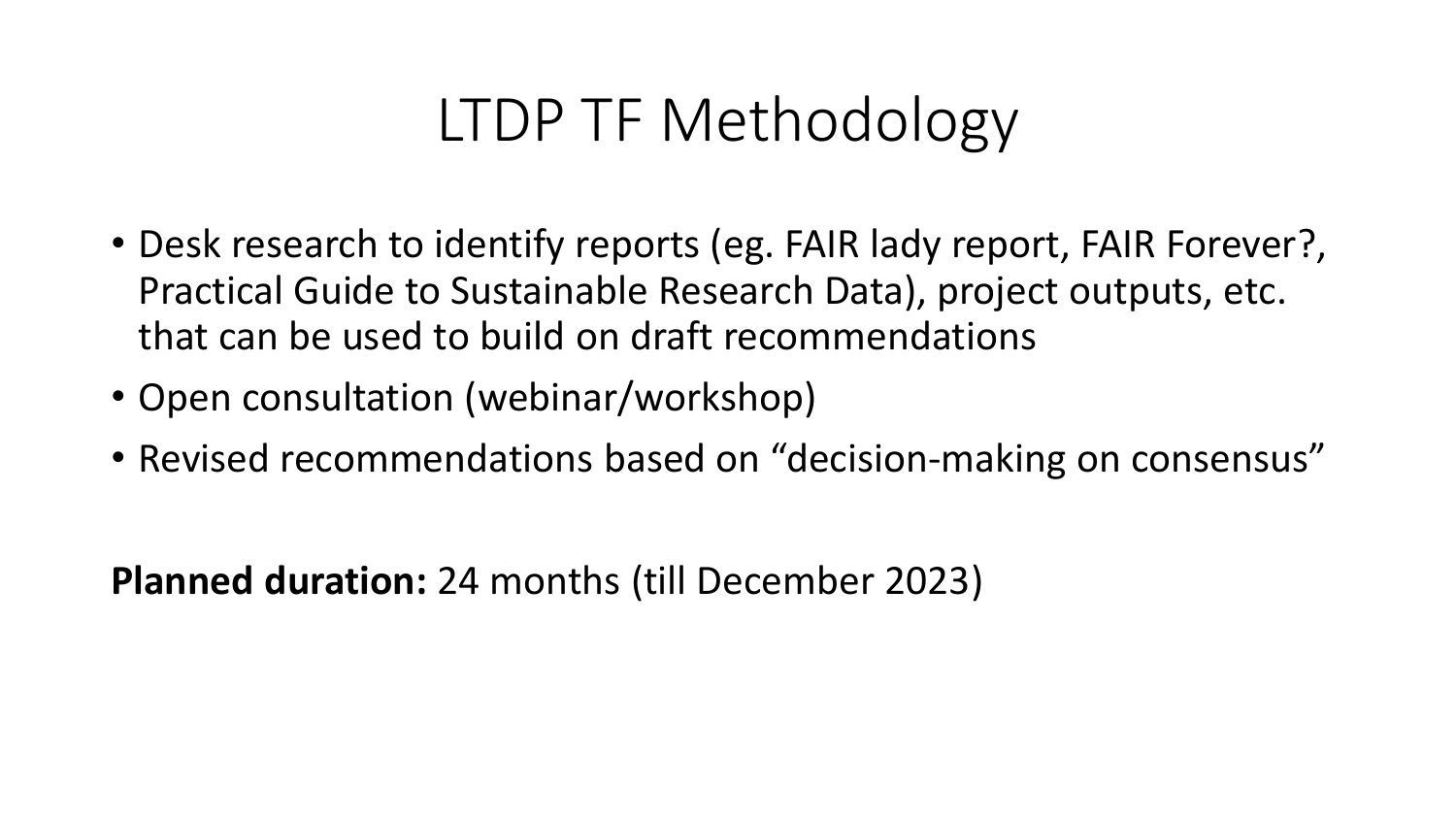## LTDP TF Dependencies

Input from, collaborates with and creates synergies with:

- TF Defining funding models for EOSC
- TF FAIR metrics and data quality
- TF Technical interoperability of data and services
- TF PID policy and implementation
- TF Data stewardship curricula and career paths
- TF Researcher engagement and adoption
- TF Infrastructure for quality research software